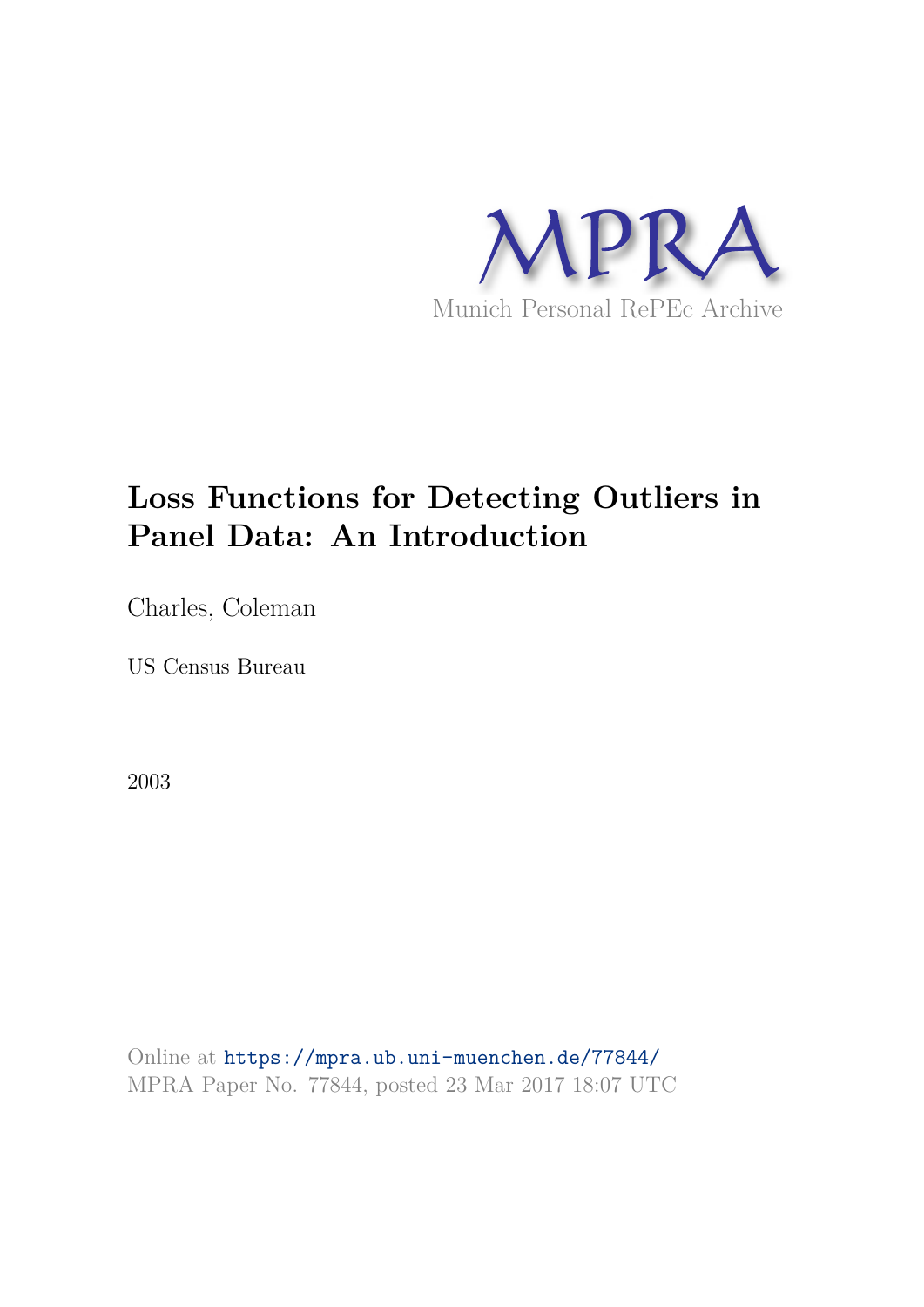# LOSS FUNCTIONS FOR DETECTING OUTLIERS IN PANEL DATA: AN **INTRODUCTION**

Charles D. Coleman, U.S. Census Bureau, 4700 Silver Hill Rd., Stop 8800, Washington, DC 20233-8800 Email: ccoleman@census.gov

#### **1. Introduction**

In assuring data quality in forecasting, one would like to know that the data generation processes are free from anomalies. One interpretation of this is that the data do not have unexplainable outliers. In general, an outlier is an observation which departs from the norm (however defined) in a set of observations. Outliers can indicate problems with their data generation processes (i.e., anomalies) or may be true, but unusual, statements about reality.<sup>1</sup> In terms of Barnett and Lewis (1994, p. 37), we are testing for discordancy. This paper specializes the problem of detecting outliers to panel data, such as estimates and forecasts. Panel data are cross-sectional time series, such as a time series of population estimates for a set of areas.<sup>2</sup> Time may be either chronological or nominal. Nominal time indexes different sets of predictions (i.e., estimates or forecasts) for the same cross-sectional units and chronological time. Time is nominal in this context because the different predictions sets have no natural ordering. Comparing cross-sectional estimates to their true values is an instance of nominal time. The method this paper uses is to develop loss functions to identify discordant observations for further analysis. The loss functions are developed for panels of two dates and then extended to panels with arbitrary numbers of observations with arbitrary differences between dates.

Initially, the data are assumed to be positive. $3$  In this context, the subject matter analyst's judgment is needed to determine the exact parametrization of the loss function, except for the special case described in Subsection 2.4. $^4$  The exact parametrization thus depends on the subject matter analyst and context. It is, thus, subjective. When the data can take on any real value, mathematical considerations dictate the exact parametrization.

The Population Division of the U.S. Census Bureau has been successfully using loss functions to detect outliers in the preparation of population estimates and geographic base files. Loss functions have been applied to input, intermediate and final data. Rather than use actual data, a numerical example illustrates how loss functions are used and how they avoid the pitfalls associated with taking numerical and percent differences. A map illustrates the use of loss functions with GIS and provides an illustration of the need for subject matter analyst expertise.

Section 2 develops loss functions for positive data. No distributional assumptions are made, as the natures of the data generation processes are assumed unknown and nonidentical.<sup>5</sup> Thus, this is an example of the nonparametric approach to outlier detection. $6$  An important upshot of this approach is that data from a wide range of values are put on the same basis. This Section specifies the assumptions and develops the simplest loss function that satisfies these assumptions. Loss functions are developed for more general settings. Section 3 discusses some applications, including general usage of loss functions, parametrizing loss functions from preexisting outlier criteria and using loss functions with GIS. These examples are based on actual Census Bureau applications. Section 4 generalizes the framework to data that can take any real value. Section 5 concludes this paper.

#### **2. The Loss Function**<sup>7</sup>

-

 This section describes the assumptions used to generate the loss function *L*(*F*;*B*) and its variants, where *F* is the future value and *B* is the base period value. The loss function is the penalty, cost, or "badness" associated with the difference between *F* and *B*. Roughly speaking, the greater the difference between *F* and *B*, the greater the loss. Initially, *F* is assumed to be one period after *B*. After the necessary assumptions are made, the simplest form of *L* is specified. Restrictions on the values of the parameters of *L* which make it increase in *B* for a given relative difference are then specified. Subsection 2.1 axiomatically develops the simplest unsigned loss function *L* which satisfies these properties for data exactly

<sup>&</sup>lt;sup>1</sup> This is similar to Hoaglin's (1983, p. 39-40) use of "outside cutoffs" to identify "outside values."

<sup>&</sup>lt;sup>2</sup> The bidimensionality of data searched for outliers is not unique: DuMouchel (1999), Albert (1997) and Rudas, Clogg and Lindsay (1994) search for outliers in contingency tables. The contingency table approach differs in that time need not be a dimension and that parametric assumptions are made.<br><sup>3</sup> Zeroes are permissible by adding

Zeroes are permissible by adding a small constant, as discussed in Section 2 below.

<sup>&</sup>lt;sup>4</sup> The subject matter analyst's judgment may already be incorporated in discrete outlier criteria. See Subsection 3.2.

<sup>&</sup>lt;sup>5</sup> This obviates the use of parametric techniques, in which observations are tested for departure from a predetermined, hypothesized distribution.

<sup>6</sup> Barnett and Lewis (1994, pp. 107, 364-365) provide some references to nonparametric approaches in other contexts. Tukey (1977) proposed perhaps the most familiar nonparametric technique for detecting univariate outliers: the boxplot or box-and-whiskers plot. Rouseeuw, Ruts and Tukey (1999) propose the bagplot, a bivariate generalization of the boxplot.

<sup>7</sup> This exposition is based on Coleman, Bryan and Devine (2003, Section 2).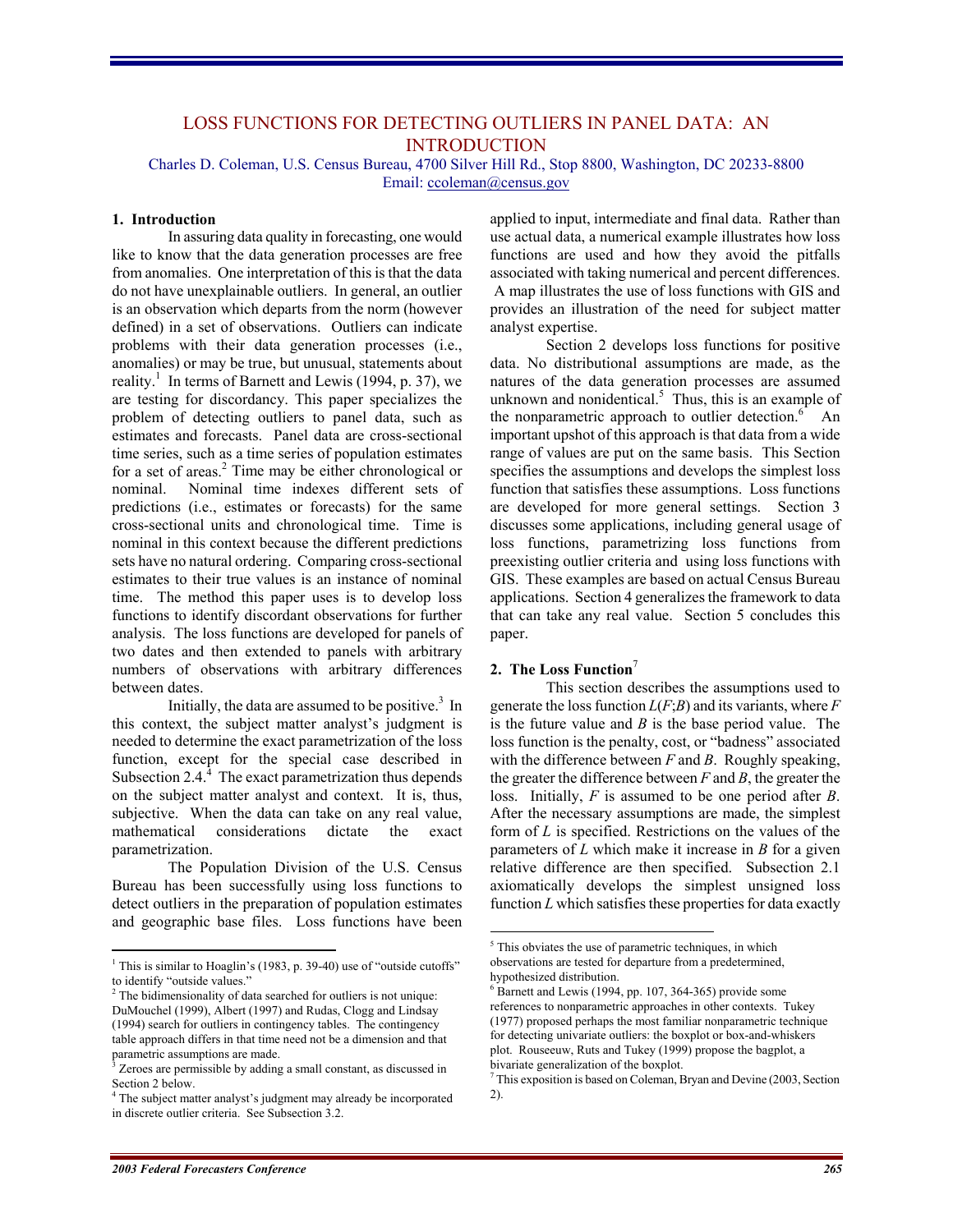one period length apart. Subsection 2.2 generalizes *L* to situations in which *F* and *B* may not be exactly one period apart. Subsection 2.3 introduces the signed loss function for cases in which the sign of the difference is an additional important criterion. Subsection 2.4 parametrizes *L* for comparing two sets of estimates of the same parameters. Throughout this paper, *B* and *F* are assumed positive. Zeroes, which frequently arise in practice, are either recoded to small values or omitted from the analysis.

#### **2.1 The Unsigned Loss Function**

The unsigned loss function *L* is constructed by specifying three assumptions. The first assumption is that *L* is symmetric in the differences:

**Assumption 1 (symmetry):**  $L(B + \varepsilon; B) = L(B - \varepsilon; B)$ 

for all *B*,  $\varepsilon > 0$ .

This assumption is not as innocuous as it looks. It is quite possible that, at least for some range of *B*, that positive and negative differences have differential impacts. However, the resulting asymmetry complicates the definition of *L*. Subsection 2.3 relaxes this assumption by developing the signed loss function, which allows the possibility of asymmetrically incorporating the direction of the difference  $\varepsilon$ . The symmetry of *L* allows us to use the equivalent notation  $\lambda(\varepsilon, B) = L(F, B)$  where

 $\varepsilon = |F - B|$ .

 The next assumption makes *L*, or, equivalently,  $\ell$ , increasing in the difference  $\varepsilon$ :

**Assumption 2 (monotonically increasing in difference):**  $\partial \mathcal{N} \partial \varepsilon > 0$  for all  $\varepsilon > 0$ .

Note that this assumption is stated in terms of  $\ell$ , rather than *L*. This assumption is quite intuitive, as it states that smaller differences are preferred to larger ones.

Finally, we want  $L$ , or, equivalently,  $\ell$ , to decrease in *B*. This means that for a given value of  $\varepsilon$ , the loss associated with it decreases with its associated initial value. This has two justifications. First, for example, a difference of 500 when the initial value is 1,000 is a whopping 50%, a highly significant difference. However, the same difference, when the initial value is 1,000,000 is akin to a roundoff error. Second, when performing estimates or taking samples, the coefficient of variation,  $\sigma^2/\mu^2$ , where  $\sigma^2$  is the variance and  $\mu$  is the expected value, decreases in *B*. This author's experience is that all areas tend to have about the same roundoff errors. Again, these are proportionately greater in small areas. We state this formally as:

**Assumption 3 (monotonically decreasing in base** 

**value):**  $\partial \sqrt{\partial B} < 0$ , or, equivalently  $\partial L / \partial B < 0$ , for all  $B > 0$ .

 This simplest function which satisfies Assumptions 1–3 and admits Property 1 below is the Cobb-Douglas function<sup>8</sup>

$$
L(F;B) = |F - B|Bq
$$
 (1a)

 $\lambda(\varepsilon, B) = \varepsilon B^q$  (1b)

or, equivalently,

 $\overline{a}$ 

where  $\epsilon$  > 0 and *q* < 0.<sup>9</sup> An observed pair (*F*;*B*) is an outlier whenever  $L(F;B) > C$ , where *C* is a predetermined critical value.<sup>10</sup> We will also refer to outliers as being critical. Additionally, we will refer to the equation  $L(F;B) = C$  as the equation of criticality. The choice of  $q$  and  $C$  is an empirical matter.<sup>11</sup> Only a practitioner's experience with data can determine when data are suspect and incorporate these suspicions into parameters. One thing to note is that the loss function is ordinal: raising *L* and *C* to any positive power *m* leaves the rankings of losses unchanged.<sup>12</sup> It is only the rankings of losses that are important.<sup>13</sup> Another important quality is that loss is not necessarily interpretable. This is generally true of loss functions (Lindley, 1953, p. 46).

A desirable property of the loss function is that it increases in *B* for a given absolute relative difference. The absolute relative difference is:

$$
|F - B|B^{-1} \tag{2}
$$

Note that, in this case,  $q = -1$ . Choosing  $q > -1$  makes the loss function increase in *B*, for a given absolute relative difference. We state this as Property 1:

**Property 1:** The loss function defined by equations (1a) and (1b) increases in *B* for any given absolute relative difference. This is assured whenever  $q > -1$ .

The reader may note that  $q = 0$  turns equations (1a) and (1b) into the absolute values of the differences. Thus, values of *q* between 0 and –1 represent various

<sup>&</sup>lt;sup>8</sup> It should be noted that an infinite number of loss functions satisfy Assumptions 1-3 and admit Property 1. This one is merely the simplest.

<sup>&</sup>lt;sup>9</sup> Unlike Coleman (2000, 2002, 2003), no exponent on the difference is needed due to a Lie symmetry. See Coleman, Bryan and Devine (2003) for the explanation.

<sup>&</sup>lt;sup>10</sup>Alternatively,  $\hat{C}$  can also be determined from the data by taking a predetermined quantile or a multiple of the interquartile range of *L* (Tukey 1977).

Subsection 2.4 below investigates a case in which  $q$  can be determined exactly.

<sup>&</sup>lt;sup>12</sup> This is at the heart of the Lie symmetry noted in footnote 9.

<sup>&</sup>lt;sup>13</sup> This is similar to the economic concept of ordinal utility. Coleman (2000, 2002, 2003) differs in using a cardinal framework: the values of the loss function can be compared to each other and operated upon arithmetically.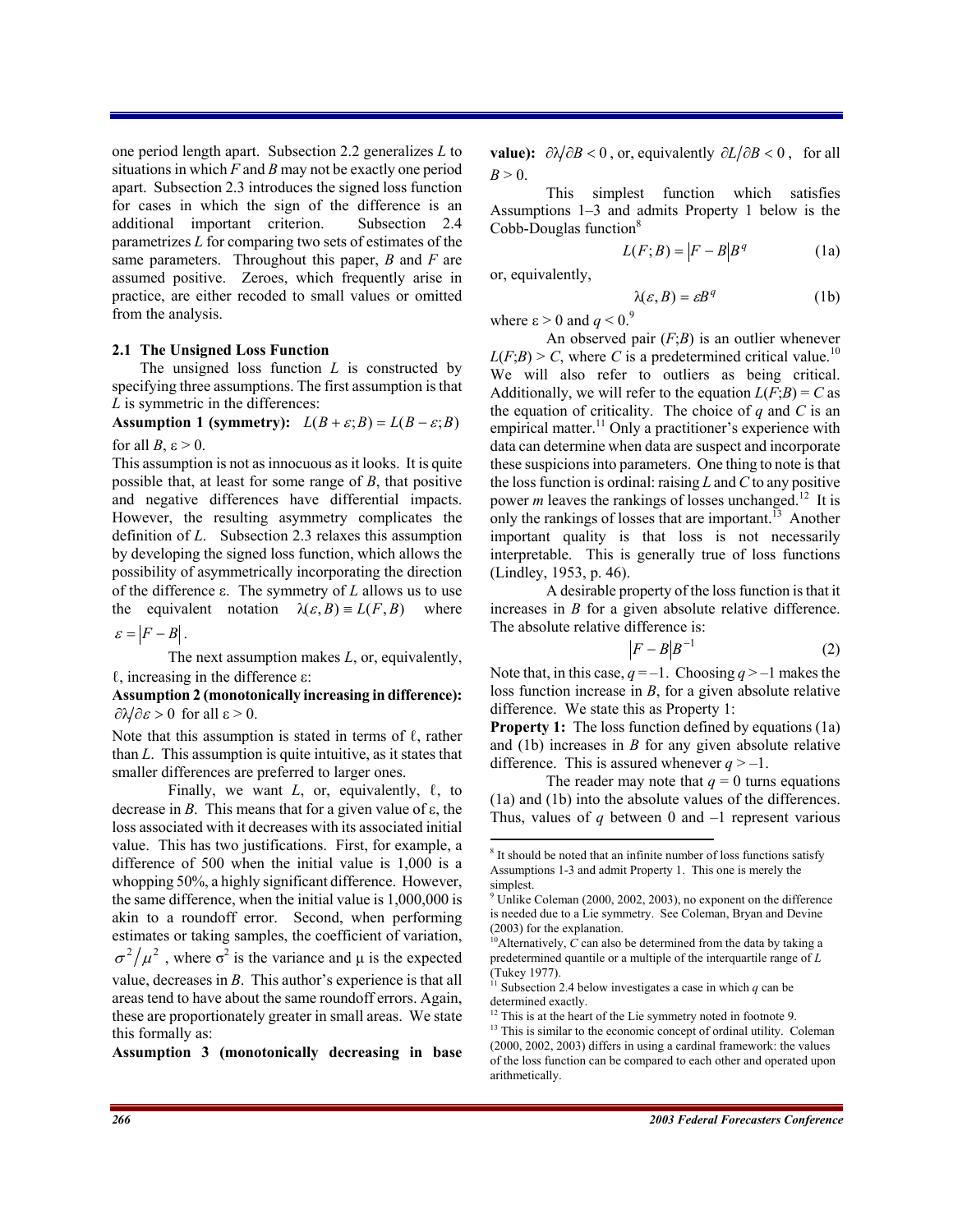tradeoffs of absolute differences and absolute relative differences. Consider the product of the *r*th power of the absolute difference and the *s*th power of the absolute relative difference, where  $r, s > 0$ :  $\left|F - B\right|^r \left(\left|F - B\right|B^{-1}\right)^s$ . By the Lie symmetry invoked in footnote 9, this function is isomorphic to the loss function  $|F - B|B|^{r+s}$ *s*  $F - B\left|B\right|^{-\frac{s}{r+s}}$ . Thus, any value of *q* corresponds to an infinite number of pairs  $(r, s)$  where  $q = -s / (r + s)$ . Geometrically, the same loss function is generated for all  $(r, s)$  lying on the line  $r = (1 + q) s.$ 

#### **2.2 The Time-Invariant Loss Function**

Instead of considering the single set of future data,  $\mathbf{F} = \{F_i\}_{i=1}^n$ , where *i* indexes the *n* observations, consider the sets  $\mathbf{F}_t = \{F_{it}\}_{i=1}^n$ , where *t* is the amount of time elapsed since the base date and *i* indexes the crosssectional units. We wish to develop a loss function which allows us to make comparisons across time on the same basis, by explicitly incorporating *t* into the loss function. One way of incorporating time-invariance is to substitute the geometric average absolute relative change

$$
\left(\frac{|F_{it} - B_i|}{B}\right)^{1/t} \tag{3}
$$

for the absolute relative change implicit in equation (1a) to create the time-invariant loss function $14$ 

$$
L(F_{it}; B_i, t) = |F_{it} - B_i| B_i^{tq+t-1}.
$$
 (4)

Given this paper's framework, equation (4) should be used to make comparisons across time, as it puts the geometric average absolute relative difference on the same basis for all *t*. The reader can verify that  $-1 < tq + t$  $-1 < 0$  for  $t > 0$  and  $0 > q > -1$ .

#### **2.3 The Signed Loss Function**

 At times, not only is the value of the loss function important, but also the sign of the difference. Different outlier generation processes may manifest themselves by producing predominantly positive or negative differences. We can account for these by creating the signed loss function *S*, which is simply the loss function *L*, multiplied by the signum function of the difference:

$$
S(F;B) = |F - B|Bq sgn(F - B) = (F - B)Bq
$$
 (5)  
where sgn x = +1 for x > 0, 0 for x = 0, and -1 for x < 0.

Using *S*, one can create different critical values for loss, depending on whether the difference is positive or negative. To wit, one can pick  $C_+$ ,  $C_-$ ,  $C_+ \neq -C_-$ , such that a pair  $(F; B)$  is declared an outlier if either  $S(F; B) \leq C$  or  $S(F;B) > C_+$ . Again, the choice of whether to use *S* and then use asymmetric critical bounds is an empirical matter.<sup>15</sup> For example, since, by assumption, negative values of *F* are impossible, then asymmetric critical bounds and/or parameters may be necessary to detect cases in which *F* becomes very small relative to *B*.

The time-invariant signed loss function is

$$
S(F_{it}; B_i, t) = (F_{it} - B_i)B_i^{tq+t-1}.
$$
 (6)

#### **2.4 Comparing Two Sets of Data: A Specialization of the Loss Function**

Often, one is interested in comparing two sets of estimates of the same cross-sectional units. Suppose that the sets  $\mathbf{B} = \{B_i\}$  and  $\mathbf{F} = \{F_i\}$  represent two versions of estimates of the true values  $\mathbf{A} = \{A_i\}$ . This is an instance of nominal time. Suppose that both the  $B_i$  and  $F_i$  are unbiased estimators of the  $A_i$  and that their variances are proportionate to the  $A_i$  (i.e.,  $\text{Var}(B_i) = \text{Var}(F_i) = \sigma^2 A_i$ .) One way one can think of this situation as that both  $B_i$  and  $F_i$  are constructed summing  $A_i$  jointly uncorrelated random variables with mean 1 and variance  $\sigma^{2}$ <sup>16</sup> In this situation, we can use the loss functions (1a) and (1b) with  $q = -\frac{1}{2}$ . Since the null distributions of **B** and **F** are assumed unknown, it is impossible to do any significance testing. Moreover, since we are usually dealing with the entire population, sampling theory is not appropriate.

 Of course, if the processes generating **B** and **F** are not as assumed, no theoretical guidance is available for the choice of *q*.

 Again, the signed loss function (5) can be used with  $q = -\frac{1}{2}$ .

#### **3. Applications**

 $\overline{a}$ 

 This section illustrates the use of loss functions by first outlining a general procedure for using loss functions in Subsection 3.1. Next, three different examples of loss functions are shown. In the first example, in Subsection 3.2, preexisting outlier criteria in terms of critical ratios by size class are transformed into a loss function. The second example, in Subsection 3.3, uses real-world data and GIS to compare two sets of real-

<u>.</u>

<sup>&</sup>lt;sup>14</sup> For details, see Coleman, Bryan and Devine (2003), Subsection 2.3.

<sup>&</sup>lt;sup>15</sup> The asymmetry need not be limited to the critical values. The signed loss function can incorporate different values of *q*, depending on the sign of the difference.

<sup>&</sup>lt;sup>16</sup> Note that independent, identically distributed variables are a special case of this assumption.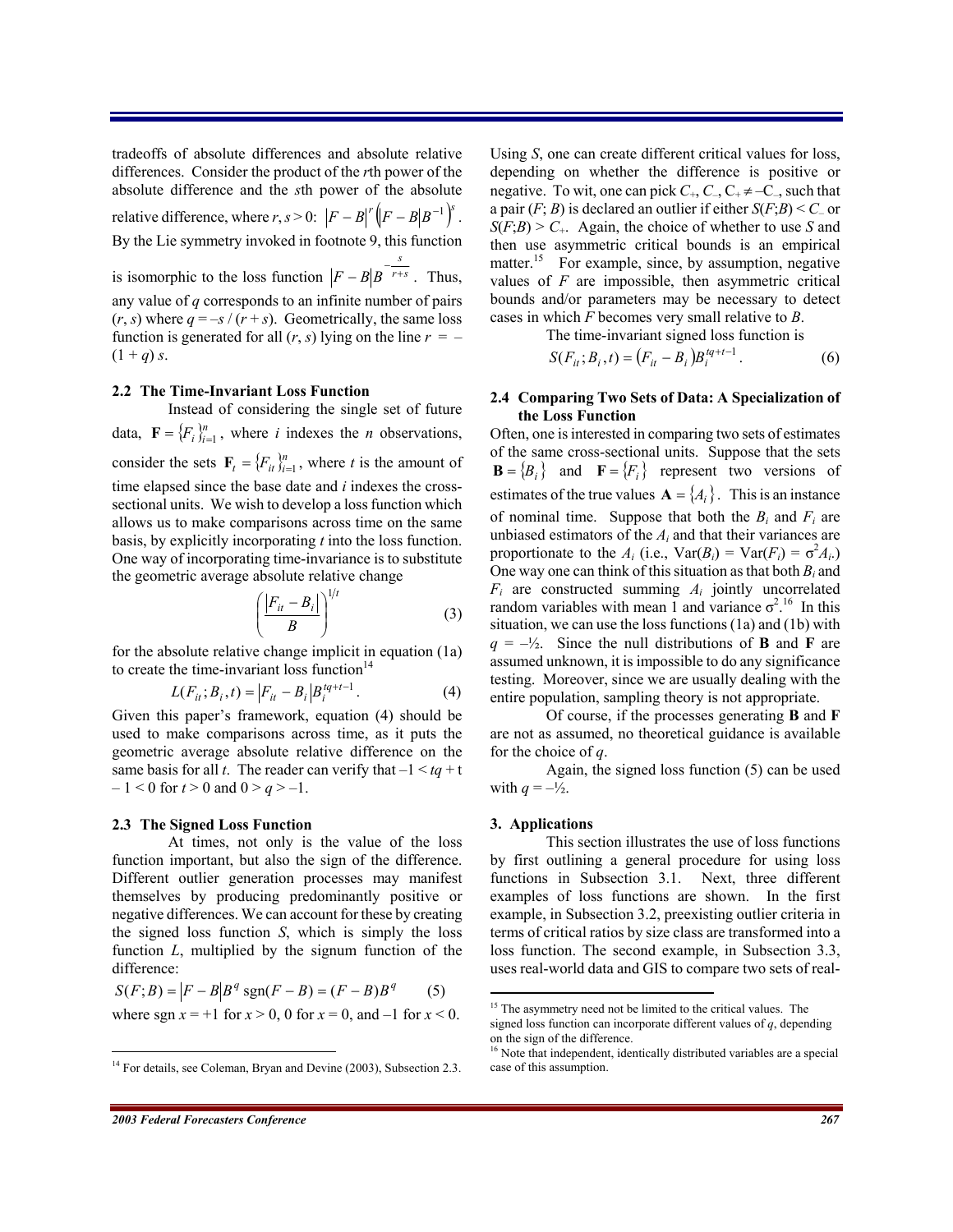world estimates using the  $q = -\frac{1}{2}$  loss function of Subsection 2.4. The results of using absolute and absolute relative differences to evaluate differences between these two sets of estimates are discussed for comparison. Coleman et al.'s (2003, Subsection 3.4) method of using a reference variable to detect outliers is not discussed.

#### **3.1 General Procedure for Using Loss Functions**

Loss function evaluations usually begin by recoding zero base values to a small positive value,  $17$  (the exact value determined by the range and smallest value of the data and smaller than the smallest value) and setting *q* = **–**0.5. If time is chronological, the subject matter analyst then has to examine the data and the rankings of their associated losses.<sup>18</sup> If, in the subject matter analyst's opinion, too many observations with small changes occurring to small base values are ranked highly, then *q* should be increased.<sup>19</sup> If, on the other hand, too many observations with small changes to large base values are ranked highly, then *q* should be decreased. This process continues until the analyst is satisfied with the loss rankings. This author has found that changing *q* by increments of .1 is satisfactory. Finer increments appear to have little effect.

## **3.2 Creating Loss Functions From Discrete Outlier Criteria**

Sometimes, discrete outlier criteria have already been developed. These discrete outlier criteria can be converted into a loss function using regression. Given a set of critical pairs  $(\varepsilon, B)$ , the regression

$$
\log \varepsilon = -q \log B + K + \text{error} \tag{7}
$$

is estimated. *q* is immediately obtained from equation (7). *C* is then obtained as  $C = e^{K}$ .

 Often, outlier criteria do not come in discete pairs. Instead, they come in ranges  $\left| \underline{B}, \overline{B} \right|$  for which an outlier is declared whenever  $\epsilon / B$  exceeds a prescribed value. Coleman et al. (2003, Subsection 3.3) recommend using the midpoints of these ranges to form the pairs  $(\varepsilon, \theta)$ *B*). If an unbounded uppermost range is present, its lower bound is used.

 A further complication is that the outlier criteria may be inconsistent with the assumptions used to develop a loss function. For example, two different ranges may

have the same minimum  $\varepsilon$ , thereby violating Assumption 3. In these cases, the offending ranges have to be either modified or removed. They may be modified if a developer of outlier criteria can be queried to produce satisfactory criteria. If this is not possible, these ranges must be omitted from regression (7).

#### **3.3 A Numerical Example**

 Table 1 presents an example of two crosssectional series, their absolute differences and their absolute percent differences and loss functions with *q* = **–** 0.5 using Column '*Bi*' as the base. These data are presented in increasing order of  $B_i$  (or, equivalently,  $F_i$ ). Normally, the data are presented to the subject matter analyst in decreasing order of loss (or absolute difference or absolute percent difference).

| Table 1                                    |
|--------------------------------------------|
| <b>Numerical Example of Loss Functions</b> |

|   |       |       |          | Absolute              |      |
|---|-------|-------|----------|-----------------------|------|
|   |       |       | Absolute | Percent               |      |
|   | B,    | F,    |          | Difference Difference | Loss |
|   |       |       |          | 100                   | 1.00 |
|   | 100   | 105   | 5        | 5                     | 0.50 |
| 3 | 500   | 525   | 25       | 5                     | 1.12 |
|   | 600   | 624   | 24       |                       | 0.98 |
| 5 | 700   | 735   | 35       | 5                     | 1.32 |
| 6 | 1000  | 1040  | 40       | 4                     | 1.26 |
|   | 10000 | 10100 |          |                       | 1.00 |

Note that the absolute difference is increasing in *B* (and, equivalently, in *F*.) If one were to use absolute difference as the measure of "outlierhood," one would generally find that the observations with the largest base values are the most likely to be outliers. Conversely, focusing on the percent absolute differences would cause the observations with the smallest base values to generally be classified as outliers. The extreme case of this is shown in the first row of Table 1. The pair  $(1, 2)$  has an absolute percent difference of 100%. Yet, in many contexts, this difference is meaningless. For example, one data source may show one birth in a county, while another shows two. If a component method is used to estimate population in that county, the two data sources will produce a difference of exactly one person. This difference is generally meaningless. For example, the difference between population estimates of 10,000 and 10,001 is meaningless, falling well within the overall error of the estimates.

The loss function effectively trades off the

 $17$  In some instances, this step should be omitted, as it can cause spurious identification of true zeroes as outliers. Only examination of the results can determine whether this is the case.

<sup>&</sup>lt;sup>18</sup> The same can be done in nominal time. If the assumptions of Subsection 2.4 are violated, then no particular value of *q* is prescribed.

<sup>&</sup>lt;sup>19</sup> That is,  $q$  is made closer to zero, say,  $-0.4$ .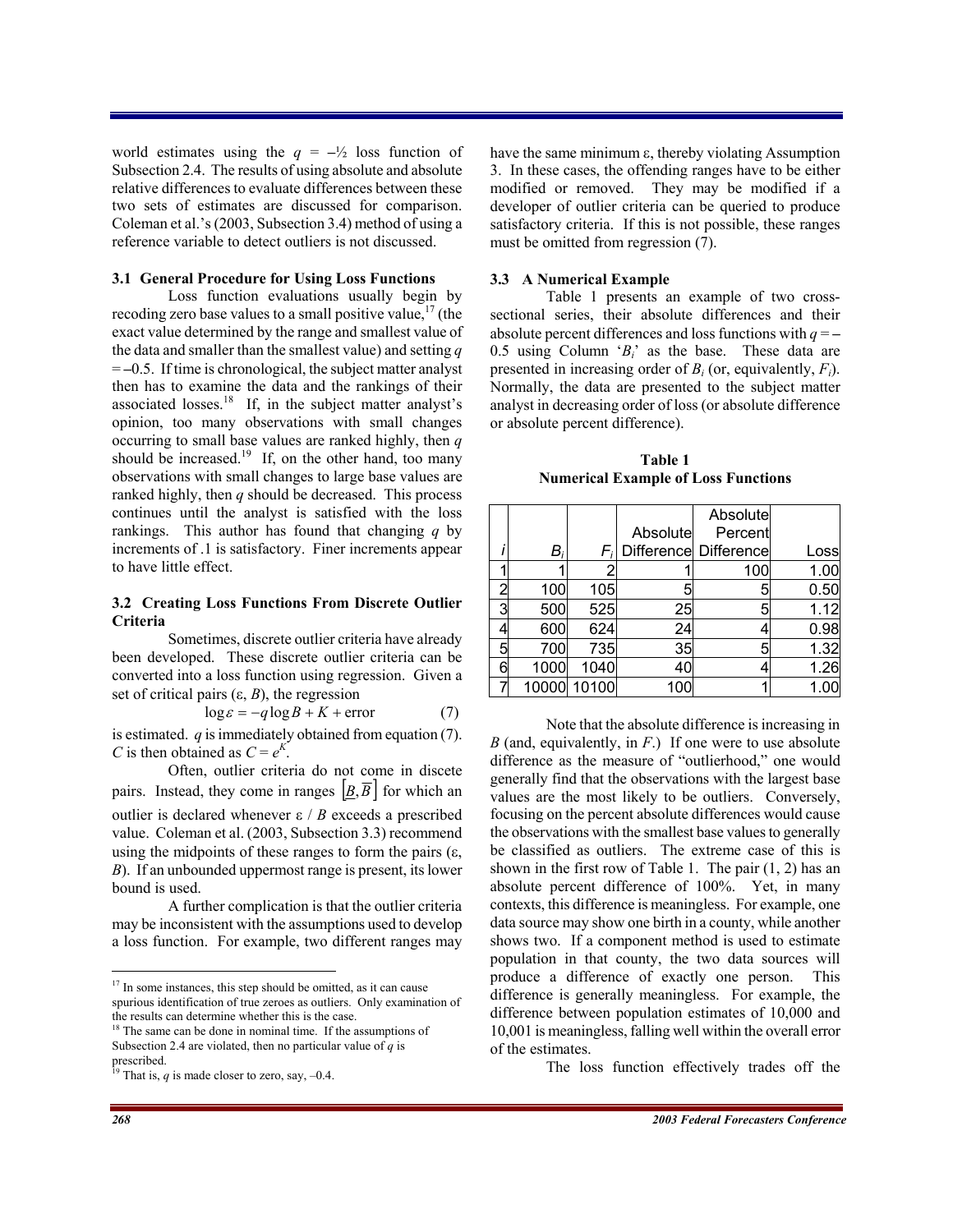absolute and absolute percent differences.<sup>20</sup> The large absolute percent difference in row 1 is severely downweighted by its small absolute difference. Likewise, the last row has a large absolute difference, but small absolute percent difference. These two cases have the same loss.

 Rows 5 and 6 have similar loss. Because loss is ordinal, no meaning can be placed on this difference, other than row 5 is "worse" than row 6. Instead, the subject matter analyst examines the data process generating row 5 before examining row 6. If, in his opinion, the losses are not properly reflecting the severity of the outliers, the loss functions should be recomputed with a different value of *q*.

#### **3.4 An Example Using GIS**

 Geographic information systems can be used with loss functions to find outliers. GIS is particularly helpful for finding geographic patterns in outliers. Map 1 at the end of this paper shows the  $q = -1/2$  loss function applied to two different sets of county population estimates.<sup>21</sup> This is an example of nominal time. The base population is the Vintage 1998 published number obtained by the "tax method" component change model. $^{22}$ The comparison population is the county household population implied by the subcounty population estimates system, including overrides,  $^{23}$  before constraining to any higher level totals. <sup>24,25</sup> Southern California, the Dallas-Fort Worth Metropolitan Area, northern Nevada and northern Maine stand out, among others. Most of the counties in the Great Plains that stood out on a map of absolute percentage differences<sup>26</sup> no longer stand out. This is because their populations are very small. Other areas stand out which do not appear on maps of absolute and absolute percent differences include the outer suburbs of Detroit and the Denver area. Northern Maine and Nevada have large enough populations to make their

percentage changes stand out. In the cases of Southern California and Dallas-Fort Worth, the populations are so large that small percentage changes create large losses. This may lead the subject matter analyst to conclude that a different value of *q* should be used. In the other cases, it is the combination of moderate population bases and moderate percentage changes that causes high loss. In any case, the interpretation of the losses is clear: high losses indicate large divergences between the two methods. It is these areas upon which an analyst should focus his attention. By varying *q* and examining maps and ranked lists of outliers, the analyst can obtain an appropriate value of *q*, which yields the greatest information about the outliers.

## **4. Extending the Loss Function to All Real Pairs**<sup>27</sup>

Sections 1 through 3 developed a loss function to find outliers in positive data. In many cases, however, data can take on any real value, such as the Census Bureau's net migration data. Thus, the arguments to the loss function are a real pair. For this problem, a new set of assumptions is required. An important difference is that the parameter  $q$  is no longer adjusted as a result of subject matter analyst's review. Instead, geometric considerations dictate the choice of *q*. Another difference is that the assumptions involved become more elaborate. The Census Bureau has used this loss function to find outliers in raw net migration data.

Subsection 4.1 axiomatically develops the simplest unsigned loss function *L*. Subsection 4.2 develops the signed loss function, similar to that developed earlier. Subsection 4.3 uses geometry to determine *q*.

#### **4.1 The Unsigned Loss Function**

The unsigned loss function *L* is constructed by making five assumptions. The first assumption is that *L* is defined everywhere in the real plane  $\mathfrak{R}^2$ :

**Assumption 4 (unrestricted domain):** For all  $(F, B) \in$  $\mathfrak{R}^2$ ,  $L(F, B)$  is defined and single valued.

The next assumption is that *L* is symmetric in the difference between *B* and *F*:

**Assumption 5 (symmetry in difference):**  $L(B+\varepsilon;B) = L(B-\varepsilon;B)$  and  $L(F,F+\varepsilon) = L(F,F-\varepsilon)$ for all *B*, *F* and  $\varepsilon \in \mathcal{R}$ .

Like Assumption 1, this assumption is not as innocuous as it looks. It is quite possible that, at least for some ranges of *B* and *F*, that positive and negative differences have differential impacts. However, the resulting asymmetry

 $20$ <sup>20</sup> The discussion in the last paragraph of Subsection 2.1 formally demonstrated this.

<sup>&</sup>lt;sup>21</sup> Counties with "no data" on this map are those which have no subcounty geography per the Census Bureau's Population Estimates Branch's definitions.

<sup>22</sup> These are contained in the Census Bureau's file *98C8\_00.txt*, which was released to the public in 1999.

<sup>&</sup>lt;sup>23</sup> The overrides, or administrative changes, consist of numbers obtained by special censuses, challenges and other corrections to the initial estimates.

<sup>&</sup>lt;sup>24</sup> In terms of Section 2, the published populations are the  $B_i$  and the subcounty estimate-derived data are the *F<sup>i</sup>* .

<sup>&</sup>lt;sup>25</sup> The subcounty estimates methodology may be found at *http://www.census.gov/population/methods/e98scdoc.txt*.

<sup>&</sup>lt;sup>26</sup> Coleman et. al (2003) Map 2. Map 1 of that paper displays absolute differences.

<sup>&</sup>lt;u>.</u>  $27$  This Section is based on Coleman and Bryan (2003).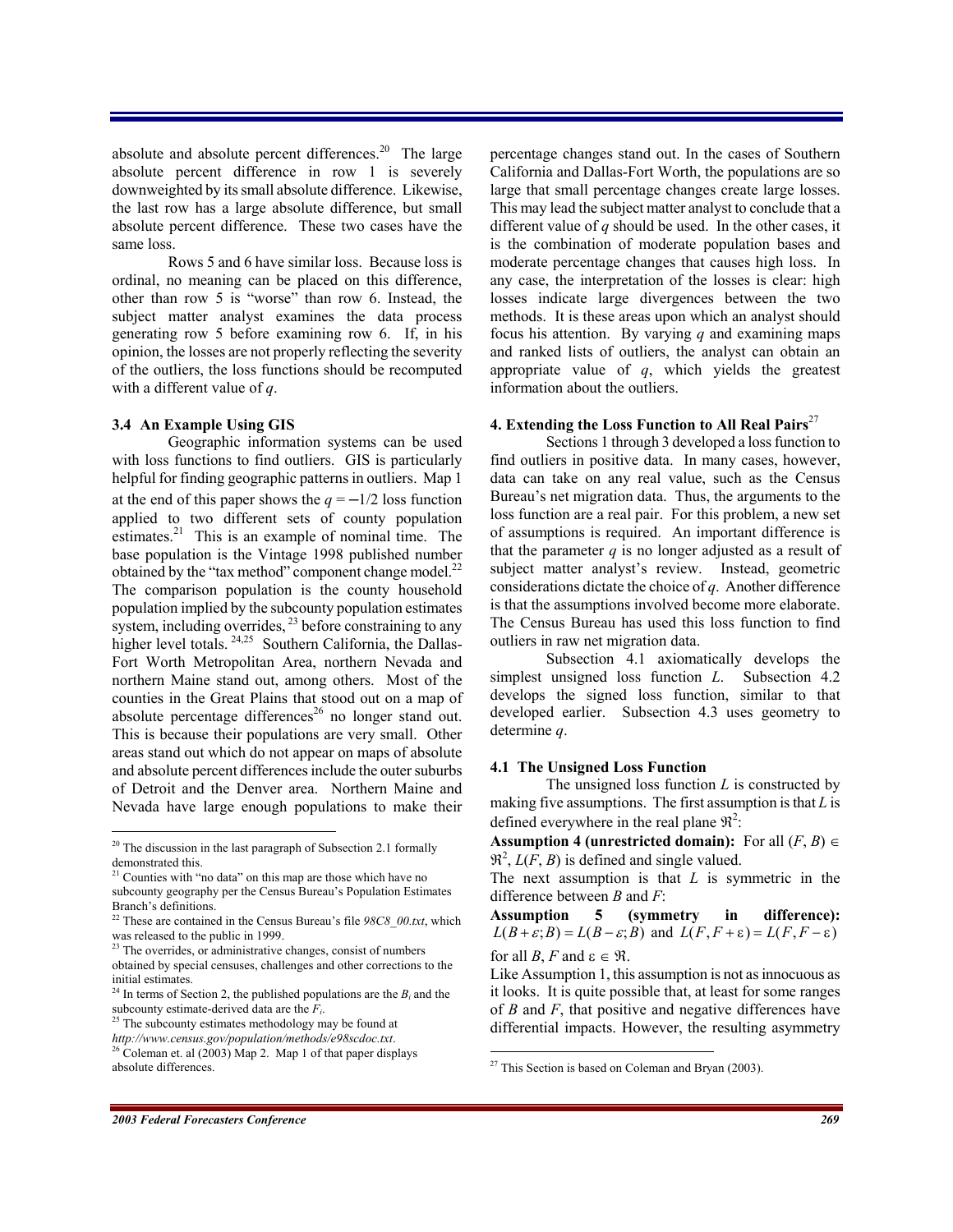complicates the definition of *L*. Subsection 4.2 relaxes this assumption somewhat by developing the signed loss function, which allows the possibility of incorporating the direction of the difference  $\varepsilon$ . However, as Subsection 4.2 states, this relaxation only affects the critical values used.

 A desirable property is that *L* be symmetric with respect to its arguments. To give a concrete example, we want  $L(-1,1000) = L(1000, -1)$ . This stated formally as Assumption 6:

# **Assumption 6 (symmetry in arguments):**  $L(B, F) =$ *L*(*F*, *B*).

At this point, it useful to introduce some new notation. Let  $X=|F|$  and  $Y=|B|$ . Let the new loss function  $\lambda(\varepsilon, \Sigma) = L(F, B)$ , where  $\varepsilon = |F - B|$  and  $\Sigma = \Sigma(X, Y)$  is a function such that  $\partial \Sigma / \partial X > 0$  and  $\partial \Sigma / \partial Y > 0$ . Assumption 6 implies that  $\Sigma(X, Y) = \Sigma(Y, X)$ , so that  $\Sigma$  is symmetric in its arguments. The remaining Assumptions are stated in terms of  $\lambda$ .

Assumption 2 of Section 2 is repeated to make  $\lambda$ (and  $L$ ) increase in the difference  $\varepsilon$ :

**Assumption 2 (monotonically increasing in difference):**  $\partial \mathcal{N} \partial \varepsilon > 0$  for all  $\varepsilon \geq 0$ .

 Finally, we want to create an assumption analogous to Assumption 3 of Section 2 to make  $\lambda$  to decrease in  $\Sigma$ , for similar reasons. We state this formally as:

**Assumption 7 (monotonically decreasing in arguments):**  $\partial \mathcal{A}/\partial \mathcal{Z} < 0$  for all  $\Sigma > 0$ .

 This simplest function which satisfies Assumptions 2 and 4–7 is (after invoking a Lie symmetry)<sup>28</sup>

$$
\lambda(\varepsilon, \Sigma) = \varepsilon \Sigma^{q} \quad \Sigma \neq 0
$$
  
0 \quad \Sigma = 0 \tag{8}

where  $q < 0$ . Note that equation (8) is stated in terms of  $\varepsilon$ and  $\Sigma$ . The simplest form of  $\Sigma$  will be determined in equation (9) below. Theorem 1 of Coleman and Bryan (2003) shows that setting  $\lambda(0,0) = 0$  makes  $\lambda$  continuous at (0,0), when  $q > -1$ . This way of determining  $\lambda(0,0)$ avoids division by 0.

#### **4.1.1** Determination of  $\Sigma$  and  $L$

From equation (1), it is clear that  $\lambda(0, \Sigma) = 0$  for all  $\Sigma > 0$ . We would like to define  $\Sigma$  so that whenever either *X* or  $Y \neq 0$ ,  $\Sigma > 0$ . We would also like  $\Sigma(0,0) = 0$ . The simplest equation for  $\Sigma$  is:

 $\sum (X,Y) = X + Y = |B| + |F|$  (9) From equation (9) we can determine *L* to be

 0 0 ),( or 0 z *B F FL B F B F B B F q* (10)

A desirable property of the loss function is that it rises in  $|F - B|$  for a given average absolute percentage difference. The average absolute relative difference is defined as:<sup>29</sup>

$$
|F - B(|F| + |B|)^{-1}
$$
 (11)

Note that, in this case,  $q = -1$ . Choosing  $q > -1$  makes the loss function rise in  $|F| + |B|$ , for a given average absolute relative difference. This is also required by Theorem 1 of Coleman and Bryan (2003). We state this as Property  $1$ . **Property 1':** The loss function defined by equations (5) increases in  $|F| + |B|$  for any given average absolute percentage difference. This is assured whenever  $q > -1$ .

The reader may note that  $q = 0$  turns equation (10) into the absolute values of the difference. Thus, values of *q* between 0 and –1 represent various tradeoffs between the absolute value of the difference and average absolute percentage difference. Consider the product of the *r*th power of the absolute difference and the *s*th power of the average absolute relative difference, where  $r, s > 0$ :

$$
|F - B|^{r} \times \left(\frac{|F - B|}{|F| + |B|}\right)^{s}
$$
. By Lie symmetry, this function is

isomorphic to the loss function  $|F-B||[F]+[B])^{-\frac{r}{r+s}}$ . Thus, these intermediate values of *q* correspond to an infinite number of pairs  $(r, s)$  where  $q = -r / (r + s)$ . Geometrically, the same loss function is generated for all pairs  $(r, s)$  lying on the line  $s = -(1 - 1/q) r$ .

#### **4.2 The Signed Loss Function**

Again, we create the signed loss function *S*, which is again simply the loss function *L*, multiplied by the signum function of the difference:

$$
S(F, B) = |F - B| (|F| + |B|)^{q} \operatorname{sgn}(F - B)
$$
  
\n
$$
= (F - B) (|F| + |B|)^{q}
$$
  
\n
$$
B = F = 0
$$
  
\n(12)

Using *S*, one can create different critical values for loss, depending on whether the difference is positive or

and  $|F - B||F|^{-1}$  and assuming that  $B \approx F$ .

-

 $2<sup>28</sup>$  It should be noted again that an infinite number of loss functions satisfy Assumptions 1-3. This one is merely the simplest.

 $29$ <sup>29</sup> This is obtained by taking the average of absolute relative differences formed with *B* and *F* in the denominators:  $|F - B||B|^{-1}$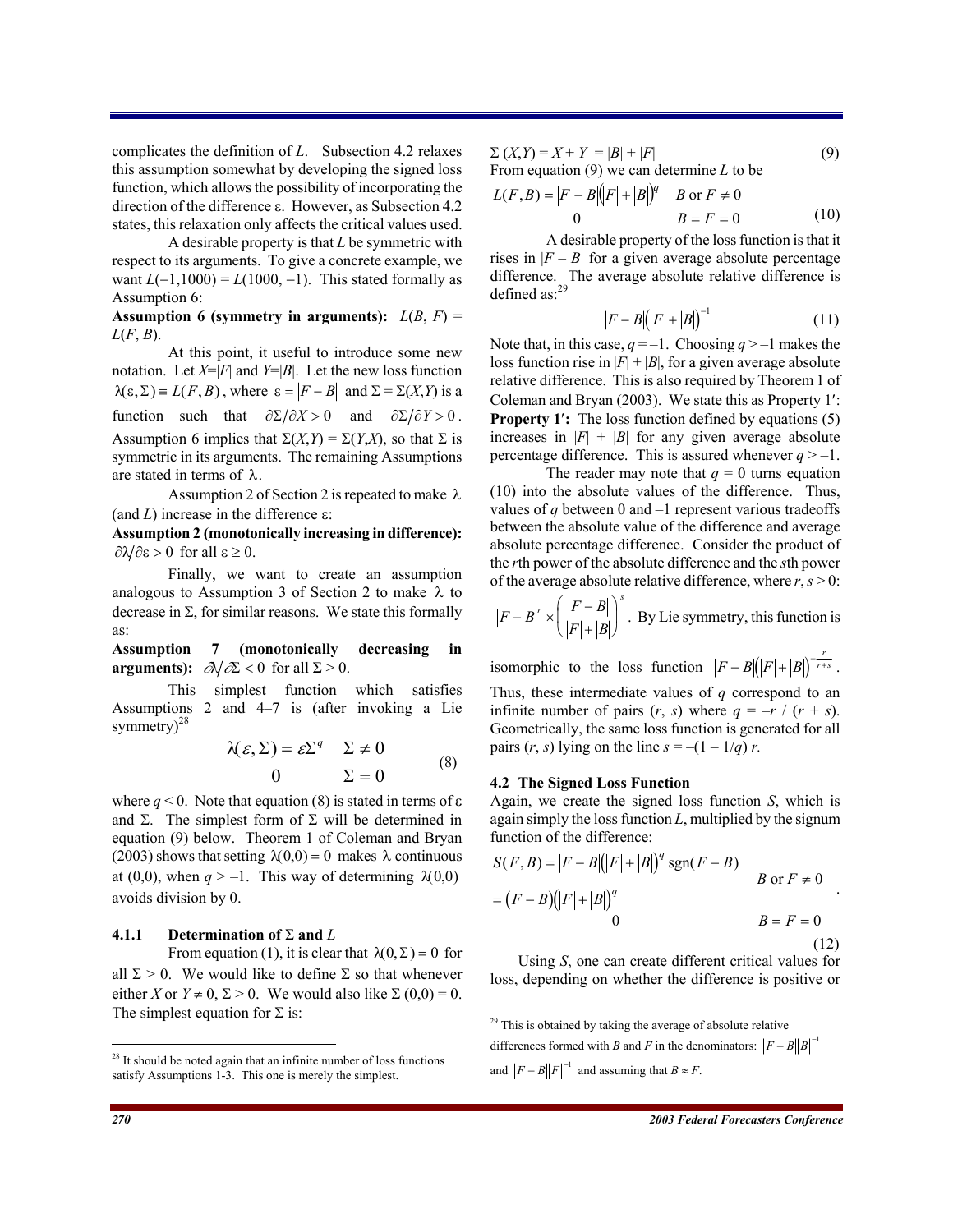negative, similar to Subsection 2.3. Again, one can pick  $C_+$ ,  $C_-$ ,  $C_+ \neq -C_-$ , such that a pair  $(F, B)$  is declared an outlier if either  $S(F;B) \leq C$  or  $S(F;B) \geq C$ . Again, the choice of whether to use *S* and then use asymmetric critical bounds is an empirical matter. $30$  However, since *S* has been developed using strong symmetry assumptions, using asymmetric bounds is probably not worthwhile for detecting outliers. The next Section relies on geometric analysis of *S* to suggest the best choice for *q*.

#### **4.3 Choice of Loss Function**

The loss functions *L* and *S* exhibit wildly different behaviors depending on the value of *q*. The choice of *q* requires examination of plots of *S* for various values of  $q$ ,  $-1 \le q \le 0$ , to obtain a reasonable loss function.<sup>31</sup> The limiting functions when  $q = 0$  and  $q = -1$ are of particular interest.  $q = 0$  implies that  $S(F,B) = F -$ *B*. This defines a plane in  $\mathfrak{R}^3$ , which is not useful for outlier detection in this paper's framework. Setting  $q = -$ 1 produces some strange behavior. Whenever *B* and *F* are of opposite signs,  $S(F,B) = sgn F$ . This can be seen by substituting  $q = -1$  into equations (12) when *B* or *F* is nonzero:

$$
S(F, B) = (F - B) / (|F| + |B|)
$$
\n(13)

Noting that  $|x| = x$  when  $x > 0$  and  $|x| = -x$  when  $x < 0$ , we can examine the behavior of *S* when *B* and *F* are of opposite signs. When  $F > 0$  and  $B < 0$ , equation (13) becomes

$$
S(F, B) = (F - B) / (|F| + |B|)
$$
  
= 
$$
[|F| - (-|B|)] / (|F| + |B|)
$$
  
= 
$$
(|F| + |B|) / (|F| + |B|) = 1 = \text{sgn } F
$$
 (14)

The reader may verify that  $S(F,B) = -1 = \text{sgn } F$  when  $F <$ 0 and  $B > 0$ . These equalities easily generalize to the cases in which either *B* or *F* is zero.

Another problem occurs at the origin when  $q = -$ 1: from the previous paragraph we can observe that *S* simultaneously acquires the values  $\pm 1$ , which contradicts the assumption that *S* is single-valued.<sup>32</sup>

Finally, cusps exist along the axes for every  $q <$ 0, but are most severe for  $q = -1$ .<sup>33</sup>

 Given all of the anomalies and degeneracies associated with this family of loss functions, the problem is to decide on a value of *q* which produces reasonable behavior, in his mind. It appears that intermediate choices of *q* are best behaved: these offer a good compromise between simply taking the difference between *F* and *B* (*q* = 0) and the bizarre behavior of *S* when *q* approaches –1. In particular, the value  $q = -0.5$  shows the best tradeoff of the different attributes. Thus, the recommended unsigned loss function is

$$
L(F, B) = |F - B|(|F| + |B|)^{-0.5} \quad B \text{ or } F \neq 0
$$
  
0 \qquad B = F = 0 \qquad (15)

with the corresponding signed loss function

$$
S(F,B) = (F - B)(|F| + |B|)^{-0.5} \quad B \text{ or } F \neq 0
$$
  
0 \qquad B = F = 0 \qquad (16)

Again, note that no subject matter analyst's judgment is used to parametrize these loss functions. Instead, the parametrization is based on an evaluation of the geometry of these functions.

#### **6. Conclusion**

This paper has used time as an explicit dimension in constructing loss functions for detecting outliers in panel data. Loss functions put all differences on the same basis so that data ranging several orders of magnitude can be compared. When the data are positive, interaction with the subject matter analyst is necessary to properly parametrize the loss function. When the data can assume any real value, geometric considerations dictate the parametrization of the loss function. Some examples have been provided.

#### **7. Acknowledgements**

This paper is based on Coleman et al. (2003) and Coleman and Bryan (2003). I would like to thank Mary H. Mulry for helpful comments and peer review.

This paper reports the results of research and analysis undertaken by Census Bureau staff. It has undergone a more limited review than official Census Bureau Publications. This report is released to inform interested parties of research and to encourage discussion.

# **References**

<u>.</u>

Barnett, Vic and Lewis, Toby (1994). *Outliers in* 

<sup>&</sup>lt;sup>30</sup> The asymmetry need not be limited to the critical values. The signed loss function can incorporate different values of *q*, depending on the sign of the difference. However, as Subsection 3.2 shows, there is little latitude in the choice of *q*.

<sup>&</sup>lt;sup>31</sup> This is done in Coleman and Bryan (2003). This is a different sort of subjectivity than that of Section 2. There, the coefficient  $q$  is determined empirically, often from the data. In this Section, the subjectivity lies in the choice of the form of the loss function.  $\frac{32}{2}$  This argument does not even consider approaching the origin along

rays in the positive and negative orthants, which may produce yet other values for *S*.

<sup>&</sup>lt;sup>33</sup> These can be seen in Coleman and Bryan (2003, Figures 3-11).